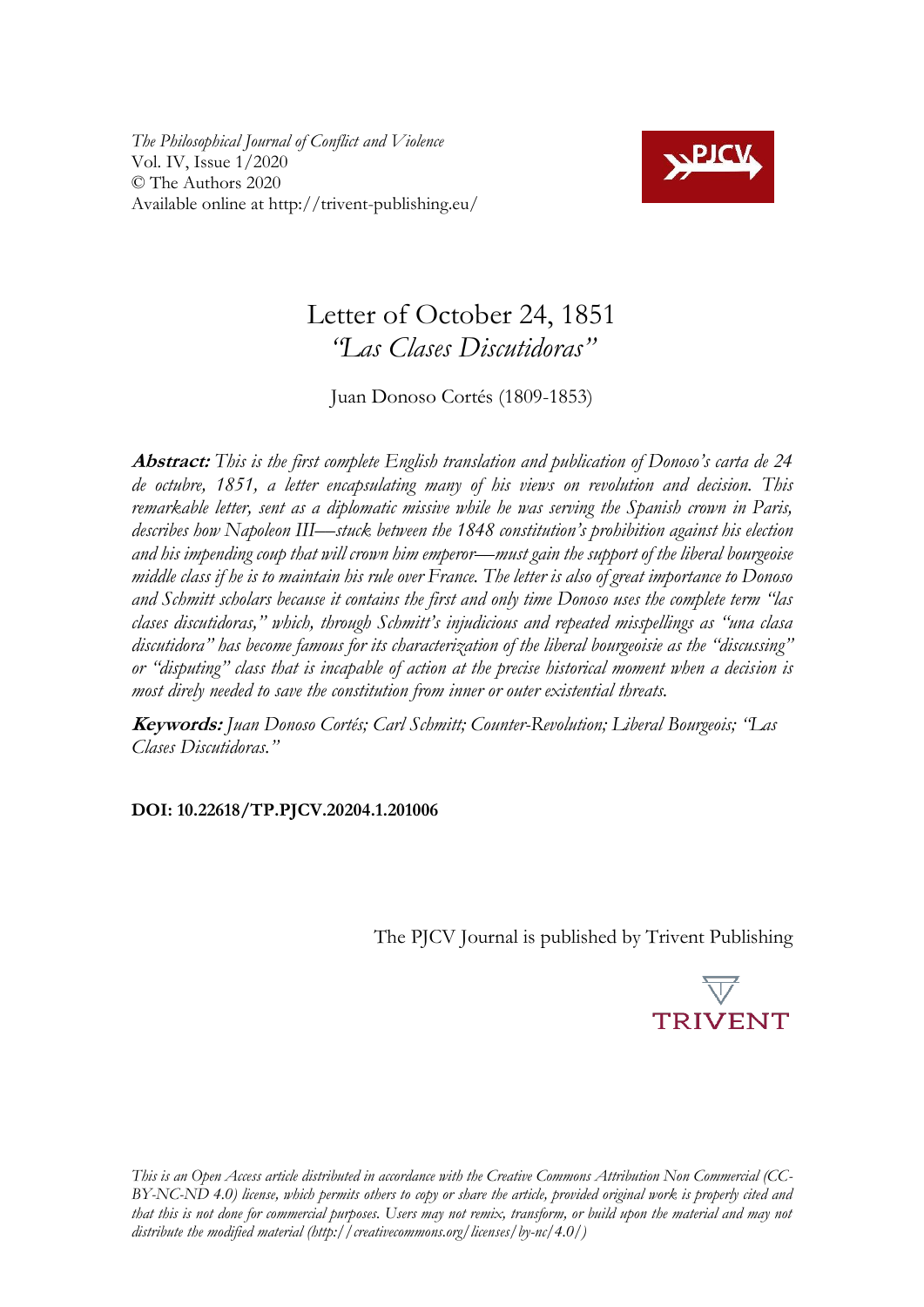# Letter of October 24, 1851 *"Las Clases Discutidoras"*<sup>1</sup>

Juan Donoso Cortés (1809-1853)

**Abstract:** *This is the first complete English translation and publication of Donoso's carta de 24 de octubre, 1851, a letter encapsulating many of his views on revolution and decision. This remarkable letter, sent as a diplomatic missive while he was serving the Spanish crown in Paris, describes how Napoleon III––stuck between the 1848 constitution's prohibition against his election and his impending coup that will crown him emperor––must gain the support of the liberal bourgeoise middle class if he is to maintain his rule over France. The letter is also of great importance to Donoso and Schmitt scholars because it contains the first and only time Donoso uses the complete term "las clases discutidoras," which, through Schmitt's injudicious and repeated misspellings as "una clasa discutidora" has become famous for its characterization of the liberal bourgeoisie as the "discussing" or "disputing" class that is incapable of action at the precise historical moment when a decision is most direly needed to save the constitution from inner or outer existential threats.* 

**Keywords:** *Juan Donoso Cortés; Carl Schmitt; Counter-Revolution; Liberal Bourgeois; "Las Clases Discutidoras."* 

## **Translator's Introduction**

### *A. Biographical Sketch*

 $\overline{a}$ 

Aside from Novalis' characterization of the world as an 'endless novel,' nothing could repulse the counterrevolutionary theorists more than Schlegel's claim that it was an 'endless conversation.' This is evidenced by Schmitt's appropriation of Donoso's term *las clases discutidoras*, which refers to the middle classes (Schmitt's bourgeois romantics) who discuss or deliberate politics without taking political action. The term is used by Donoso for the first and last time in his letter of October 24, 1851.

Trained as a lawyer, his notebooks reveal an interest in Rousseau, Machiavelli, Locke, Voltaire, Madame de Staël, Montaigne, Montesquieu, Chateaubriand, and Byron. The era of his maturity was marked by a struggle for the Spanish crown between the *Carlistas* and *Cristinos*, who supported Queen Maria Cristina in accordance with ancient Spanish law on succession. Donoso wrote a legal memorandum supporting the latter, and was rewarded with a post in the "Gracia y Justicia de Indias" department in the Secretariat of State. He was later

<sup>1</sup> For the original Spanish text, see Juan Donoso Cortés, *Obras de don Juan Donoso Cortés, Marqués de Valdegamas, vol. V* (Madrid: Imprenta de Tejador, 1855), 302-308. The *Obras* have been Googledigitalized and can be accessed via the following link: [https://babel.hathitrust.org/](https://babel.hathitrust.org/%20cgi/pt?id=hvd.32044049852585&view=2up&seq=302&size=150)  [cgi/pt?id=hvd.32044049852585&view=2up&seq=302&size=150](https://babel.hathitrust.org/%20cgi/pt?id=hvd.32044049852585&view=2up&seq=302&size=150) (Accessed November 3, 2019). Donoso's works are in public domain. For more information, see here: [https://www.hathitrust.org/](https://www.hathitrust.org/%20access_use#pd-google)  [access\\_use#pd-google](https://www.hathitrust.org/%20access_use#pd-google) (Accessed November 3, 2019).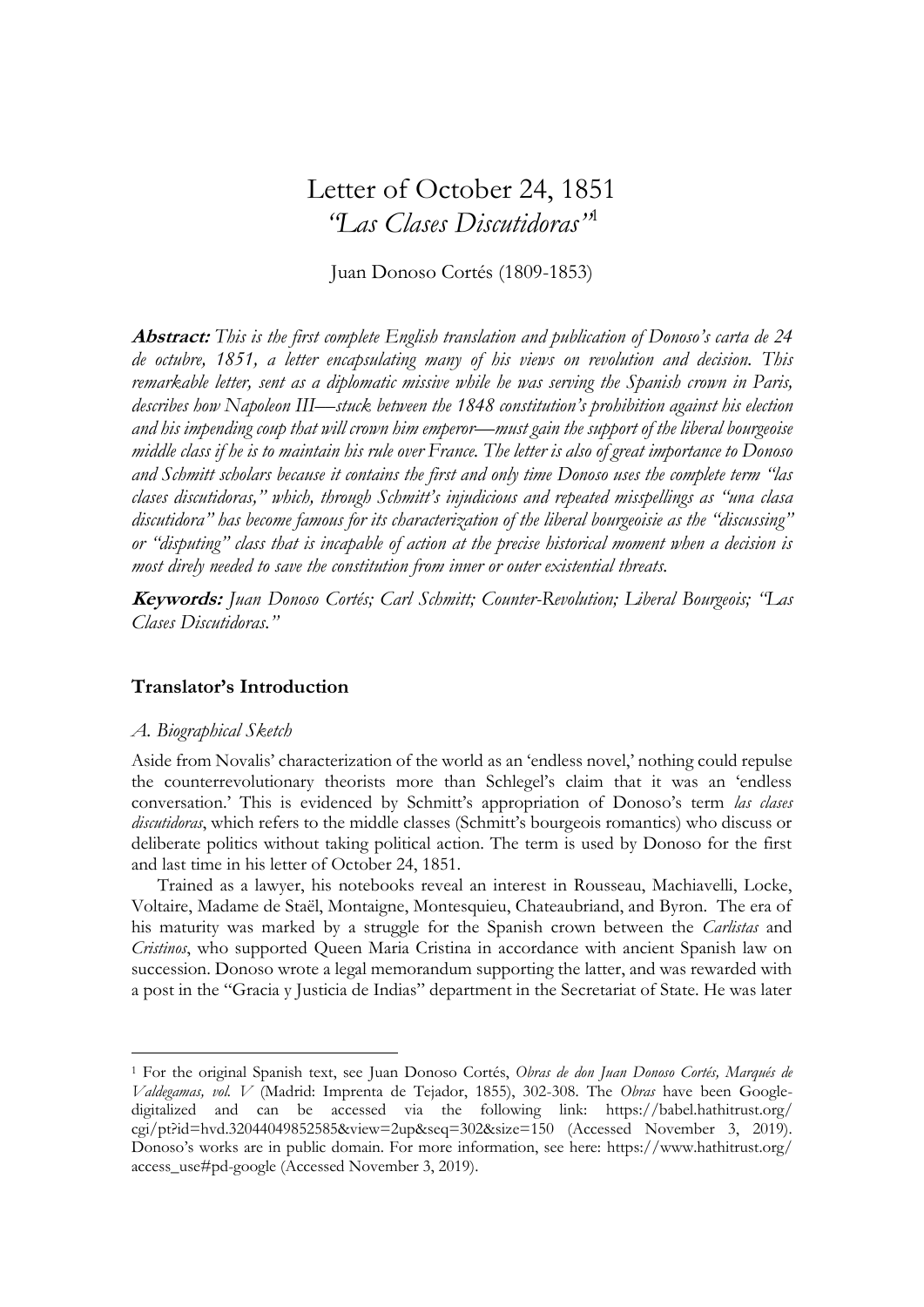given a post in the Queen's cabinet and was elected a deputy in the Spanish parliament, the Cortes.<sup>2</sup>

When revolt seemed imminent, Queen Maria Cristina resigned the regency and fled in exile to France in July, 1840. Donoso joined her as secretary. Like Schmitt, he had the ear (and, it is suggested, the pen) of those in authority.<sup>3</sup> When the Queen's daughter Isabel was granted majority status at the age of thirteen in response to Donoso's urging, Donoso became the now-Queen Isabel II's private secretary. He was later made, at the age of thirty-seven, a *grandee* of Spain with the aristocratic titles of Vizconde del Valle and Marqués de Valdegamas.<sup>4</sup>

Although his early years were spent as a liberal, the events of February 1848 in France, followed by similar revolutions in Vienna, Hungary, and Italy and domestic revolts in Madrid, Valencia, Barcelona, and Seville, caused his "final, decisive turn" to counterrevolution and the Right.<sup>5</sup> Prior to serving as Spanish ambassador to Berlin, he responded to revolutionary events in his home country and gave his "Speech on Dictatorship" on January 4, 1849. The speech made him famous throughout Europe, and Pope Pius IX implemented his ideas in his efforts to re-establish Papal authoritarian infallibility in the latter half of the nineteenth century.<sup>6</sup> Except for his *Ensayo*, the vast majority of his writings are *ad hoc* written or spoken responses to immediate political situations and crises.<sup>7</sup>

After having resigned his seat in the Cortes, he became, on March 2, 1851, Spanish Ambassador to the French Republic and confidante to President Louis Napoleon III.<sup>8</sup> Prevented from running for a second term by the Revolutionary constitution of 1848, Napoleon III engaged in an *auto-coup* in December 1851. In 1852 he was named Emperor of the Second Empire. By the time Donoso wrote the letter (*carta*) that follows this introduction, he and his works were still widely known in France and beyond. It is included in editions of his complete works under the category "Political Letters Concerning the Situation in France, 1851-1852."<sup>9</sup>

## *B. Donoso, Schmitt, and* Las Clases Discutidoras

Donoso's name typically resurfaces as an influence on Schmitt, and most frequently as the source of the phrase "*una clase discutidora.*" Their shared predilection for England's unwritten constitution dovetails neatly into their equally strong distaste for bourgeoise discussion. While the germ of this distaste can be found in de Maistre, it is through Donoso that we find the origin of Schmitt's critical stance towards "*una clasa discutidora*" in the final chapter of his *Political Theology*, entitled "The Counterrevolutionary Theory of the State."<sup>10</sup> Although Schmitt gestures towards the romantic indecision of the *Mittelstand* in his earlier *Political Romanticism*, 11 it is in his work on political theology that he links bourgeois indecision with political inactivity and passivity. Schmitt (again taking his inspiration from Donoso) metonymically uses the characteristic liberal bourgeois tendency to talk endlessly about political issues to stand for

 $\overline{a}$ 

<sup>2</sup> See, generally, Robert A. Herrera, *Donoso Cortés: Cassandra of the Age* (Grand Rapids: William B. Eerdmanns, 1995), 12-23.

<sup>3</sup> Ibid*.,* 46-47.

<sup>4</sup> Ibid.*,* 60.

<sup>5</sup> Ibid.*,* 33-34.

<sup>6</sup> Ibid.*,* 3-7.

<sup>7</sup> Ibid.*,* xi.

<sup>8</sup> Ibid.*,* 89.

<sup>9</sup> See Juan Donoso Cortes, *Obras de Don Juan Donoso Cortés*, Vol. II (Madrid: Casa Editorial de San Francisco de Sales, 1904), 502-508.

<sup>10</sup> Carl Schmitt, *Political Theology* (Chicago: Chicago University Press, 2005), 59-63.

<sup>11</sup> Carl Schmitt, *Political Romanticism* (New Brunswick: Transaction Publishers, 2011).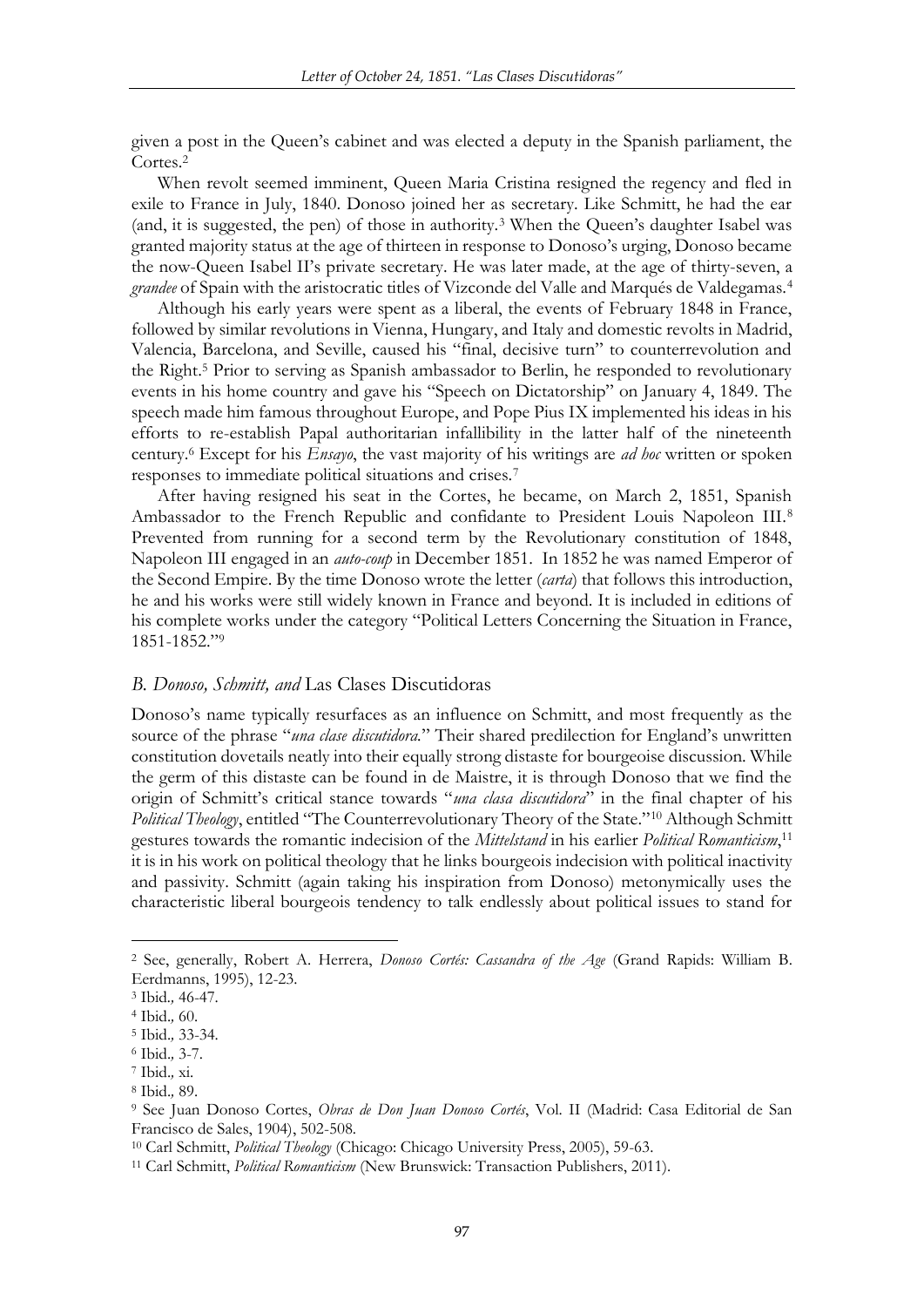the class as a whole, who, wanting to evade the decision, "shifts all political activity onto the plane of conversation in the press and in parliament,"<sup>12</sup> and end up being unfit to compete in the *agon* of politics. Donoso and Schmitt unite in a striking critique of liberal bourgeois values that renders the middle class *politically* impotent due to their commitment to *socially* determined values such as freedom of speech and the press.

Although Schmitt's appropriation of the term and his acknowledgement to Donoso for its origin is well-known, Schmitt does not provide a specific authoritative citation for its two appearances in *Political Theology.* Specifically, Schmitt writes that "he (Donoso) straightforwardly defined the bourgeoisie as a "discussing class," *una clasa discutidora,*" <sup>13</sup> and that his "definition of the bourgeoisie as a *clasa discutidora* and his decision that its religion resides in freedom of speech and of the press" are examples of Donoso's work in the "good dogmatic tradition of theology."<sup>14</sup> The term, as it were, is difficult to locate in Donoso's *oeuvre*, and almost all citations to it occur as references within Schmitt quotations without any reference to its provenance.<sup>15</sup> Furthermore, in the original journal article, the original German language version of *Political Theology*, and in the chapter's appearance in his collected works on Donoso, Schmitt misspells the Spanish word *clase* as "clasa": "Die Bourgeoisie definiert er geradezu als eine "diskutierende Klasse," *una clasa discutidora,*" and "Die Definition der Bourgeoisie als einer "clasa discutidora" und die Erkenntnis, daß ihre Religion in Rede- und Preßfreiheit liegt, sind Beispiele dafür."<sup>16</sup>

Engaged in a similar search for the genesis of this term, José María Rodríguez García<sup>17</sup> suggests that Schmitt adapts two Donosian sources into the phrase. The first source mentions *raza disputadoras* (feuding nations),<sup>18</sup> and the second, "pueblos…*puramente discutidores*" which Rodríguez García translates as "peoples single-mindedly devoted to arguing."<sup>19</sup> In fact, the phrase never appears in Donoso's work. However, its plural iteration, "*las clases discutidoras,*" appears once and only once (a *hapaxlegomenon*) in his letter of October 24, 1851. This remarkable letter, sent as a diplomatic missive while he was serving the Spanish crown in

 $\overline{a}$ 

<sup>12</sup> Carl Schmitt, *Political Theology*, 59.

<sup>13</sup> Ibid.

<sup>14</sup> Ibid*.,* 62.

<sup>15</sup> This is typical of many commentators. For example, Gary Ulman writes, "Donoso also opposed the liberal bourgeoisie, which he defined as a "discussing class"" but fails to provide a citation to the term in any of Donoso's work. Gary Ulmen, "Carl Schmitt and Donoso Cortés," *Telos* 125 (2002): 69-79, 70. <sup>16</sup> The final chapter of *Political Theology* was published previously in a journal, and it was republished in Schmitt's collection of his works on Donoso, *Donoso Cortés in gesamteuropäischer Interpretation: Vier Aufsätze*  (Berlin: Duncker & Humboldt, 2009 [1950]). The phrase also appears in the essay "Der Unbekannte Donoso Cortés" in the same collection. What appears to be the earliest appearance of the term in Schmitt's writings occurs in his diary entry of July 1, 1992, where he writes "Wir brachten seine Frau zur Lese[gesellschaft], dann tranken wir 2 Flaschen Piesporter in der Bürgergesellschaft, er erzählte nur erst Personalien, dann über den Engländer, die clasa discutidora, dan Angelsächsische Reich als das Reich des Antichristen." (footnote omitted). Carl Schmitt, *Der Schatten Gottes: Introspektionen, Tagebücher und Briefe 1921 bis 1924*, Herausgegeben von Gerd Giesler, Ernst Hüsmert und Wolfgang H. Spindler (Berlin, Duncker & Humboldt, 2014), 108. The syntax, grammar, and misspelling of the phrase are uniform throughout every iteration.

<sup>17</sup> José María Rodríguez García, "The Regime of Translation in Miguel Antonio Caro's Columbia," *Diacritics* 34/ 3-4 (2004): 143-175, 166 n44.

<sup>18</sup> Rodríguez García locates this phrase in Donoso's "Carta al director de la Revue des deux mondes" (15 de noviembre de 1852). Rodríguez García, "The Regime of Translation in Miguel Antonio Caro's Columbia,",166 n44.

<sup>19</sup> Rodríguez García locates this phrase in the Donoso's "Carta al director del "Heraldo" (30 de abril de 1852)." See Rodríguez García, "The Regime of Translation in Miguel Antonio Caro's Columbia," 166 n44.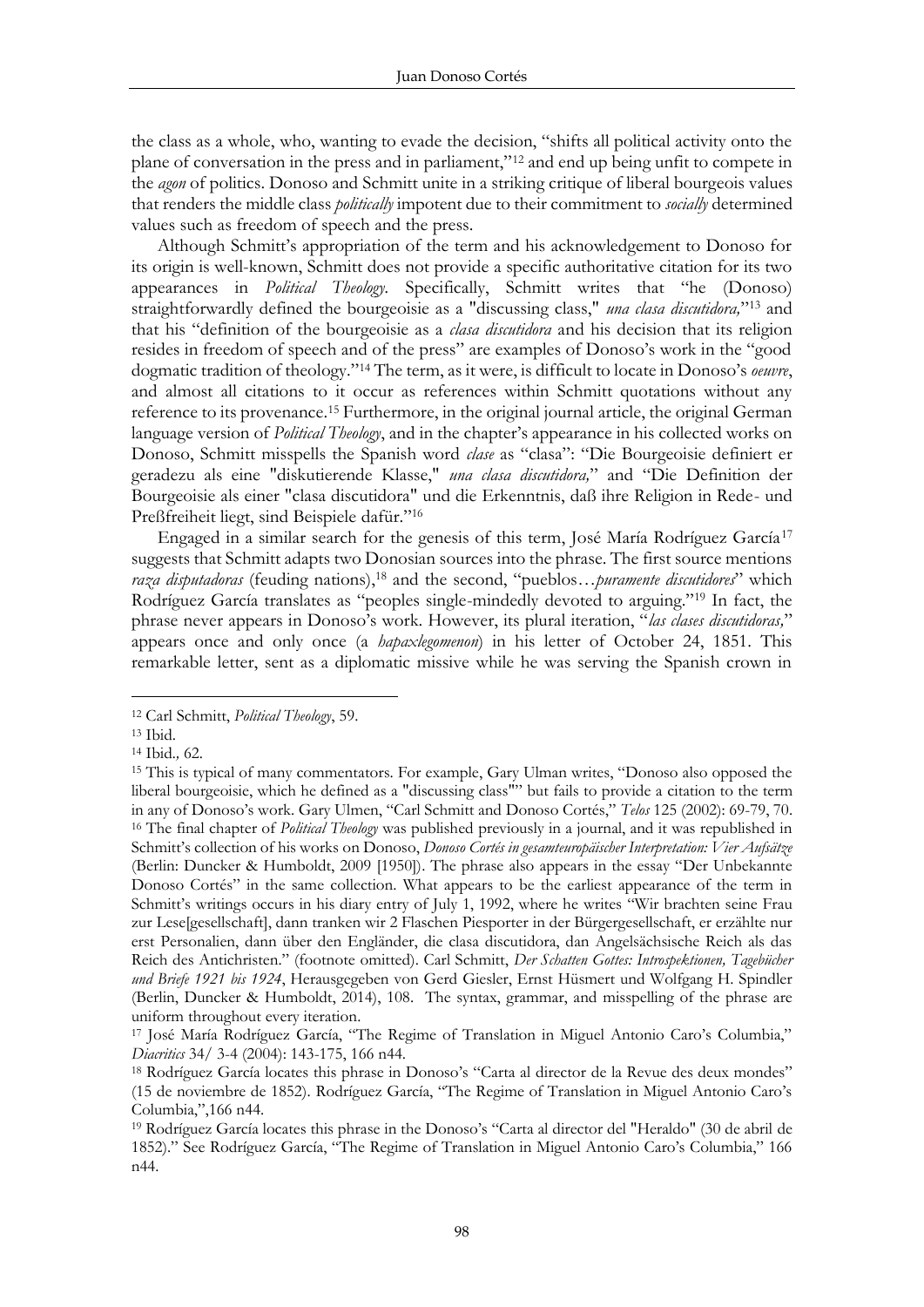Paris, describes how Napoleon III––stuck between the 1848 constitution's prohibition against his election and his impending coup that will crown him emperor––must gain the support of the liberal bourgeoise middle class if he is to maintain his rule over France. Although Schmitt does not mention this specific letter in *Political Theology*, he notes that "The letters about actual political questions"––here, the political question concerns the seat of power in post-revolutionary France––"revealed a sober attitude, often frightening and without any sort of illusion or any touch of the quixotic(.)"<sup>20</sup> Translated here in its first complete English language publication,<sup>21</sup> it is a masterwork of practical counterrevolutionary political science. The letter as a whole is important not only because it finally gives the phrase its proper home, but because it shows how Donoso could use his dogmatic political theory to explain how the rough classes (*las clases rudas*) won out against the argumentative classes, possibly due to the fact that the rough classes "have never willingly obeyed anyone but a dictator or an absolute king," while *las clases discutidores* supported a constitutional government. This liberal middle class will "permit the decision to be suspended forever in an everlasting discussion"<sup>22</sup> unless they take action and support Napoleon III who, Donoso points out, must have their support as well if he is to be victorious in his upcoming *auto-coup*.

> *M. Blake Wilson Department of Criminal Justice California State University, Stanislaus United States of America*

# **LETTER FROM JUAN DONOSO CORTÉS TO MADRID, OCTOBER 24, 1851<sup>23</sup>**

#### Paris October 24, 1851

My dear sir: Today I propose to give you a complete idea, or at least as complete as I possibly can, of the state of public affairs in France resulting from the new attitude recently taken by the President of the Republic. The rough and difficult road that has just begun, which leads either to glory or damnation, depends on the steps taken and the skill or the energy used in overcoming obstacles and in avoiding the pitfalls. At the present time, neither France nor Europe knows what they should expect or what they should fear from the new politics adopted by the President of the Republic; or rather, France and Europe are profoundly ignorant of what is best for them, to the point of putting their fears where they should put their hopes, and their hopes where they should put their fears.

After it was learned that the recent resignation by the Ministers had been accepted, and that the abrogation of the law of May 31 had been resolved,

 $\overline{\phantom{a}}$ 

<sup>22</sup> Carl Schmitt, *Political Theology*, 63.

<sup>20</sup> Carl Schmitt, *Political Theology*, 62.

<sup>21</sup> Parts of the letter were translated into English and published in John T. Graham, *Donoso Cortés: Utopian Romanticist and Political Realist* (Columbia: University of Missouri Press, 1974), 200-201.

<sup>23</sup> Donoso's paragraph breaks have been retained and a few of the longer paragraphs have been shorted. His archaic use of colons have occasionally been replaced by commas or the creation of new sentences. There are no footnotes or endnotes in the original; all notes here are the work of the translator.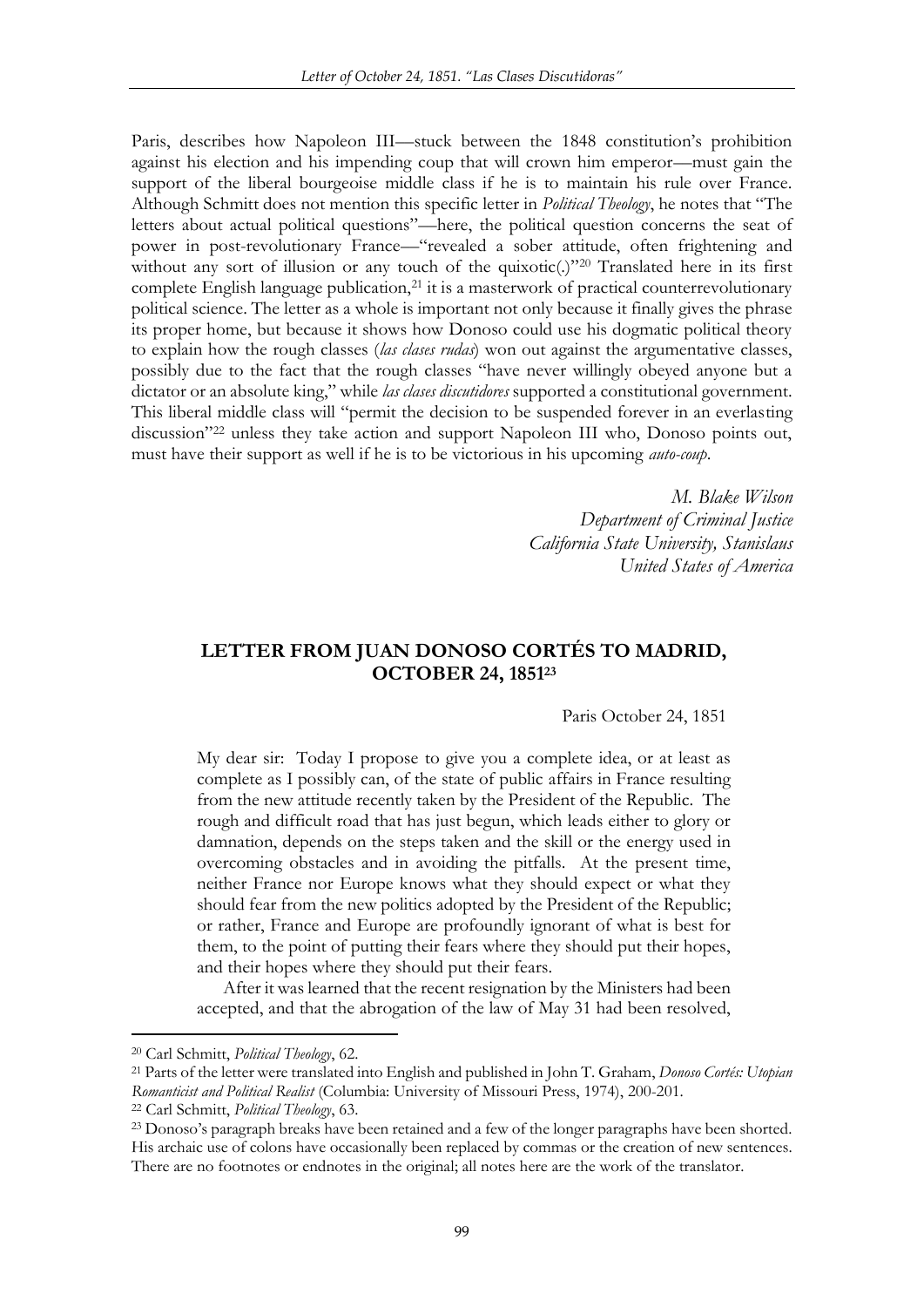there arose among all the men of order<sup>24</sup> a mournful cry, in the form of a moan, that France's terms had spread throughout Europe. The German governments show their shock and they perceive themselves as if calamitous events were about to occur. The English Cabinet is just as stunned; and without knowing what is convenient for it, it is circumspect and it waits. The truth is that, for themselves as well as for strangers, the men of order are generally suspicious that the President's policy is revolutionary. But my attempt to write to you, which does not consist only of expressing my opinions, but also of expressing the agendas, so that weighing the one and the other you can see where the balance is inclined, obliges me to show you the foundations of those opinions of the men of order, which are contrary to my own.

The party of order says: "The President is lost, because he rejects our support without counting on that of the republicans; the President loses France, because he returns to entrust his destinies to the popular masses. The restriction of universal suffrage has been the great conquest of the party of order: suffrage without restriction is anarchy without limits, and a permanent revolution. The whole of France is going to fall into the democratic abyss."

So says the great party of order, who does not even know what order is, and who is neither a party nor great. I think you will be persuaded of all of this if you have the patience to read this letter to the end.

What is called here the great party of order is composed of people who hate their opponents less than their brothers and friends: on several occasions I have spoken to you at length of their ungodly rivalries and their deep divisions. I will not deal with this matter further. Allow me, however, to observe that a party that burns in discord can serve to extinguish the democratic flames, and that all of the party is burning. Leaving aside, however, that which divides the party, and speaking only of that which brings them together, I will say that constitutional monarchy, more or less conservative, more or less revolutionary, is what this party desires. The party of order supports constitutional monarchy, and it does not conceive order except in the form of that kind of monarchy. However, constitutional monarchy, by the confession of all its supporters, is impossible from every point in France under the current circumstances: it is clear that, in the absence of the condition for its existence, order is completely impossible.

This consideration alone would be enough to put the party out of the game. The political parties contract with their homeland under the most strenuous obligation to propose remedies for the present evils, and the austere duty of demonstrating, first, that their remedies are possible, and second, being that they are possible, they are also acceptable. I know well that the party of order, in the absence of the monarchy, presently calls for order; but the present will soon be the past, and the future is surely revolution if the present does not change. Three million proletarians, excluded from the polls and against the spirit and even the letter of the Constitution, are sworn to arm themselves and make war upon the polls: they themselves say it, the great party of order does not ignore it, and

 $\overline{a}$ 

<sup>24</sup> A coalition of conservative parliamentarians; also the *party of order*.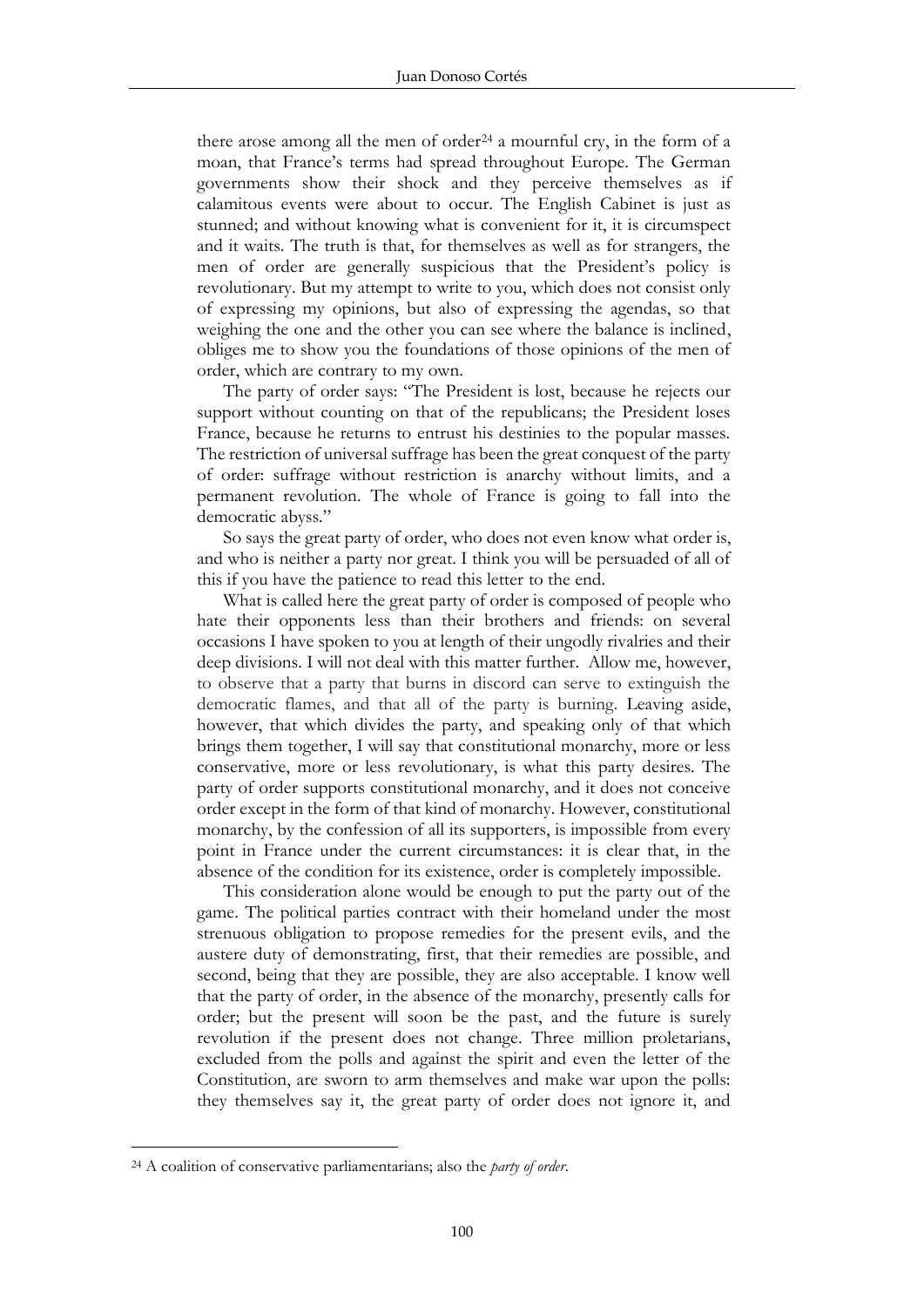Europe knows it as well. May is tomorrow, and French society does not live until May.

Meanwhile, while the closest union would scarcely be enough for the conservative forces of French society, I do not mean to win on that tremendous day, but only to balance the victory. All is disunity and bewilderment and anarchy in the great party of order. Each fraction, and there are a thousand fractions, goes in search of a candidate who makes Prince Joinville<sup>25</sup> more expensive; who seeks refuge in the sword of General Changarnier; and who, finding no better one at hand, takes the ridiculous candidate Larochejaqueline to serve as escort to both the royal candidate and the warrior candidate.

My friend, if there has ever been a situation in the world that makes dictatorship necessary, then that situation is French society under the current circumstances. The President has understood it that way: considering where society is going, what it wants is a dictatorship that saves it. However, the conditions of the dictatorship are, as you know, different from the conditions of the monarchy: the king receives the authority of his father, and the father of the dictator is the people. Calling a dictator revolutionary and anarchistic because he seeks his strength in the popular regions is an unworthy, extravagant, and absurd thing to take into account. The public authority––call it dictatorship, call it monarchy––always receives its strength from another; when that other is not superior in power, then that other is the whole world. Revolution and anarchy are sharing power with the world and want to provide government to everyone: however, there is neither revolution nor anarchy in inviting everybody to elect the one who, once elected, will command everyone. I have reason to affirm that the latter is what the President of the Republic proposes.

If it is easy to find out who is on the side of reason, it is not equally easy to guess who will be the victor. My particular opinion on this point is, as you already know, that time favors the goals of the revolution, and time is curtailing the hopes of the President. I will not dare to say whether the President's time has passed, or if it has not yet happened: in my opinion, the President has made a grave mistake in not taking power and dissolving the Assembly by a *coup d'état*, and in not summoning the people to the polls. In general, the people refuse the power that is asked of them, and confirm the power that is taken from them. What I know is that for France there is no salvation but in dictatorship. In France there is no possible dictatorship, and no less durable dictatorship, if it does not come from the people and if it does not rely on the people. And finally, all power, dictatorial or royal, that seeks its point of support only in the well-off classes is a lost power.

The natural limits of a letter do not allow me to enter into this arduous matter. I will content myself with saying that the last revolution is finished and the last victory won by the ignorant classes against the literate classes, by the lower classes against the middle classes, by the men of action against the men of the speeches, by the classes that need to obey against those who have the urge to command, by the rough classes against the argumentative classes (*las clases discutidoras*).<sup>26</sup> The government of the vanquished classes is

 $\overline{\phantom{a}}$ 

<sup>25</sup> *Orléanist* son of King Louis Philippe (1830-1848) and opponent of Napoleon III.

<sup>26</sup> *Discutidora* may also mean 'prone to discuss' or 'fond of disputing.'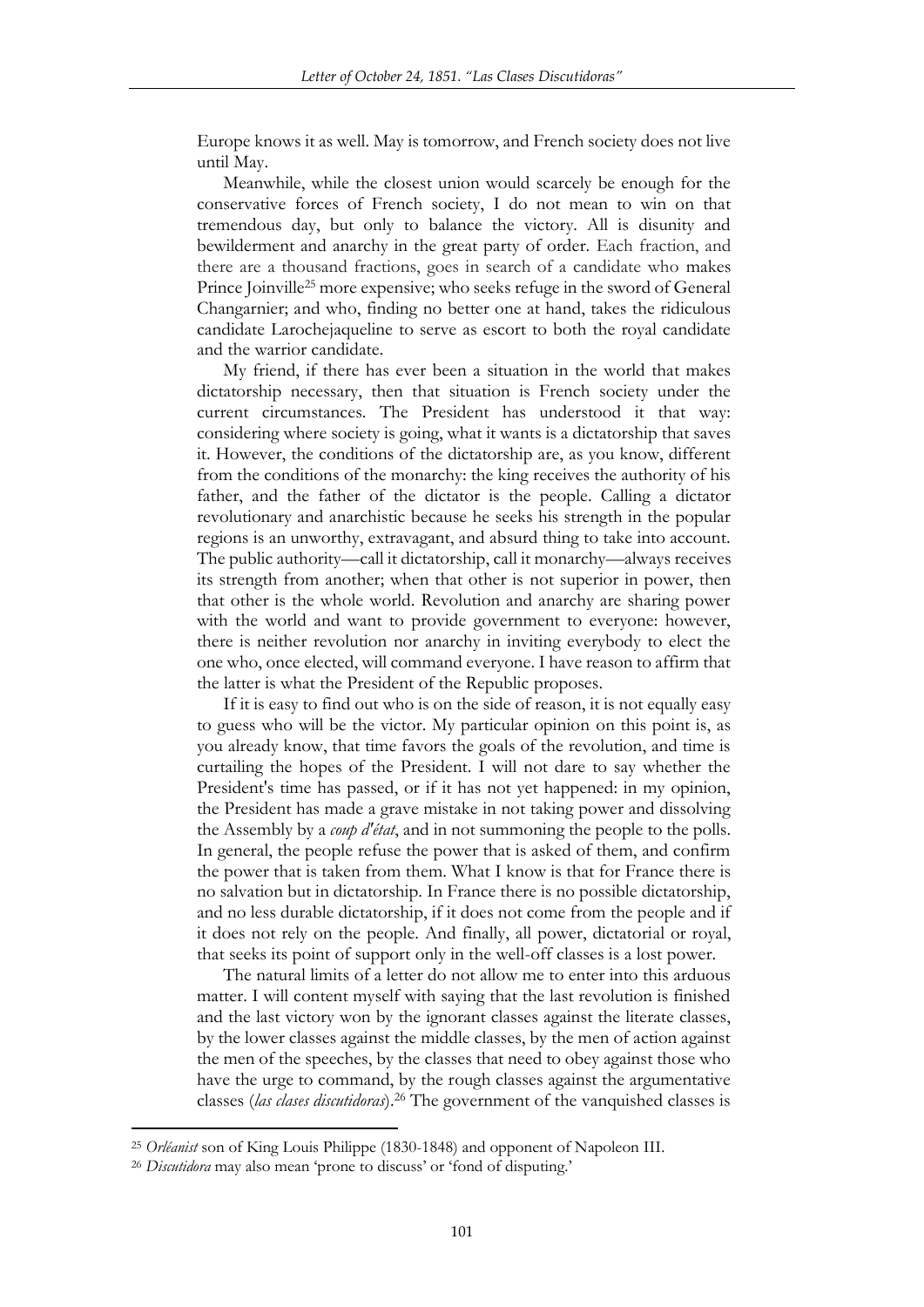constitutional: the government of the victors has been, is and will be perpetually, a civil monarchy or a military dictatorship. The people have never willingly obeyed anyone but a dictator or an absolute king. That definitely seems to me the meaning of the February revolution; the revolution seems incontrastable, invincible. It is possible that, in the course of time, the monarchy will return to France; what seems impossible to me is that it returns to constitutional institutions. What seems impossible to me is that the scattered phalanges of the well-to-do classes, in whose numbers the complicated and vast edifice of those institutions is based, should be reconstructed. The revolution of February is to the middle classes what that of 1789 was to the aristocratic classes, and in the same way that the Restoration returned without a true class of nobles, the monarchy, if it returns now, will return without a preponderant and ruling middle class. In this there is nothing contradictory, and vice versa, there is much of conformity to the measured and progressive evolutions of history.

Who can say what will happen in France? I can say, and it's no small amount of talk, that no matter what will happen, I can tell you what won't happen. Dictatorship is possible, anarchy is possible, civil war is possible. The most outrageous and absurd systems, socialism and communism, can flood the French nation. Monarchy, over time, is not impossible either. If something else does not bring it, crises could make it possible. The only thing that is not possible is what until now has been called constitutional government: the only thing that is not possible is the peaceful and organized preponderance of the middle classes. Revolution makes some things impossible, and the fact of the February revolution has made constitutional government impossible. When I begin to consider that this is precisely the occasion chosen by the legitimist party to raise up to the clouds the institutions born of the completed revolution and the victory achieved by the middle classes in 1789, I remain astounded in the presence of such incurable blindness. That hapless party, the best among the monarchists, has always been condemned to ignore an invincible ignorance of the meaning of the revolutions and the great teachings of history. In 1789 the aristocracies went bankrupt; and at that time the government was aristocratic. In February the middle classes with all their institutions have bankrupted, and since then that hapless party only appears intelligent and requires the love of middle-class institutions. If by chance there comes a day when it becomes democratic, you can be sure that the next day they will bankrupt democracy, and that by a counter-evolution of the times, the feudal centuries will reappear.

To conclude the ministerial crisis, I will say to you that, considered by itself, it does not mean anything, and that it has no importance: the importance given to it is a reminiscence, and nothing else, of the parliamentary regime. In this system the Ministers are the true power, which proceeds, at the same time, from the crown and from the co-legislators: their special and to some extent imposing order is to avoid collisions between the great political powers by acting in the manner of peacekeepers among them all. In the republican system, the ministry is something else. In France there is constitutionally only one minister, and that minister is the President, responsible and irrevocable at the same time. The President and the Assembly are two independent powers among themselves, who have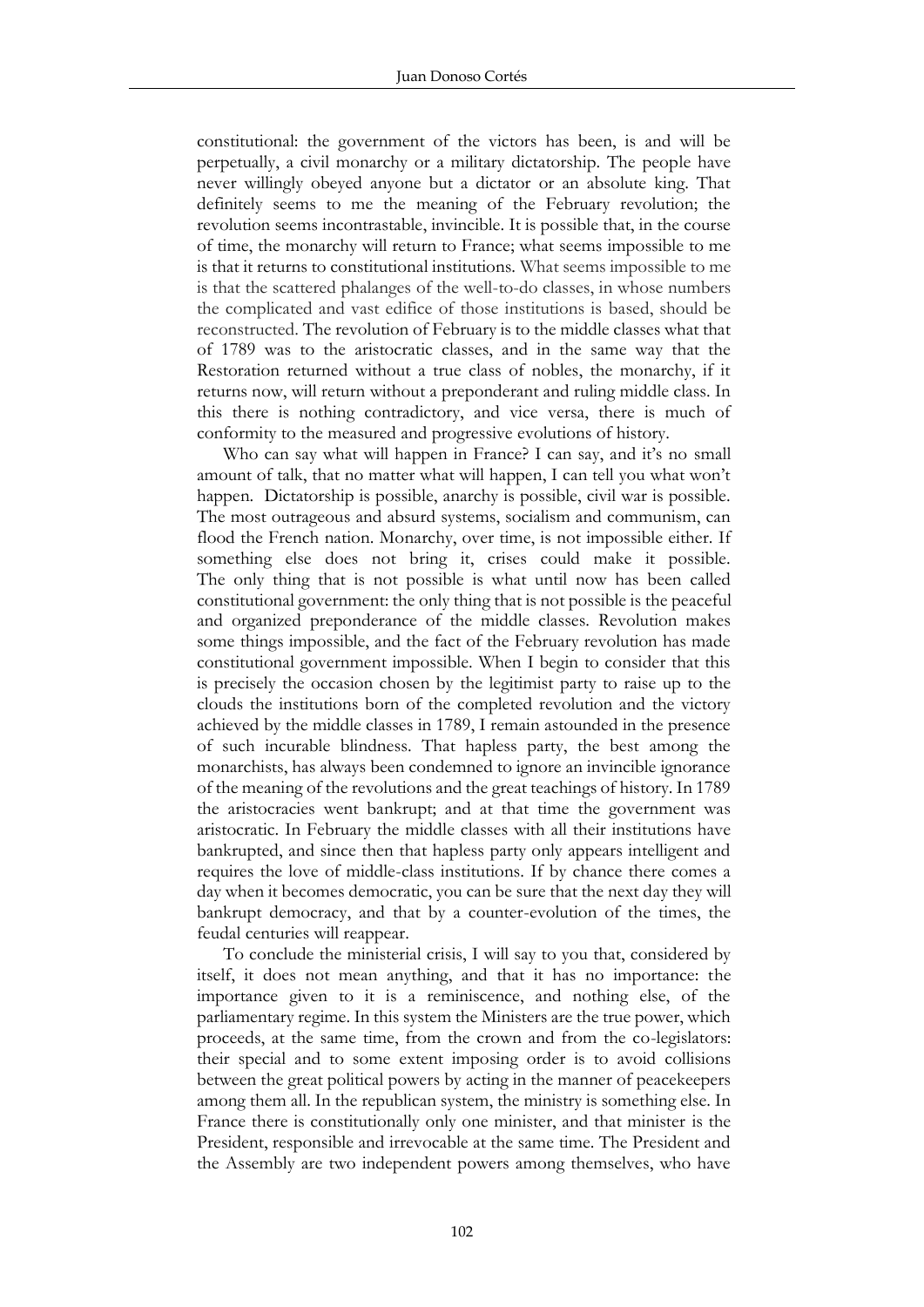no need to address, except on very rare occasions, words of peace, words of war, or any words at all.

The election of the ministers who are to serve the President, the sole minister of France, is, to a certain extent, a domestic issue. The custom in which the ministers are to attend the discussions of the Assembly, and to take part in them, is the prolongation of the Constitutional custom, which is not in harmony with the new institutions.

This serves to explain why no famous speaker or statesman enters any of the ministries. Here, all of this is ancient history and parliamentary antiques. This being the state of things, the prolongation of the crisis does not produce any alarm: a ministerial crisis here is what that in Spain we would call an internal arrangement. Everything is reduced to the fact that some employees leave, and other employees enter. Here, only the Presidential crisis is a true ministerial crisis, and a truly formidable one at that.

After long and annoying vicissitudes, the so-called crisis returns today to the point where it was left; and according to the most dignified news, Mr. Billault, with General Bourjoli and General Saint-Arnaud, are about to constitute the ministry. The first of the three is a verbose lawyer, with the conscience that is proper in those of his trade: the great question for him is to find out which side the victory is leaning towards. The last two are brave soldiers who have never been in business. General Bourjoli makes sure that he will take the minister of state position: if so, it will only be to show it off. And this is the state of the crisis.

The real one, that is to say, the formidable crisis will begin at the beginning of November. Beg the Lord that the President won't regret not having started at the beginning by a *coup d'état*!

> Affectionately, Your Most Loyal and Reliable Servant Who Kisses Your Hand<sup>27</sup>

### JUAN DONOSO CORTÉS.

*Translated by M. Blake Wilson.* 

## **Acknowledgements**

 $\overline{\phantom{a}}$ 

Special thanks to "muy señor mio" Sebastian Sclofsky for his assistance.

<sup>&</sup>lt;sup>27</sup> Although the letter's recipient is unknown, it is clear that Donoso is obliged to show deep respect for them. Donoso's valedictory "*De Vd. Afectísimo S.S.Q.B.S.M*" can mean the following: "De Vd. afectísimo" is translated as "Affectionately Yours," and the initialism abbreviates the phrase "Seguro Servidor Que Besa Su Mano": literally, "reliable servant who kisses your hand." Deeply anachronistic by today's standards, the phrase could be represented by the somewhat less anachronistic "Your Humble Servant," while "Affectionately Yours," standing alone without the remainder of the valediction, seems inadequate when the rank and importance of the letter's intended recipient is taken into consideration.